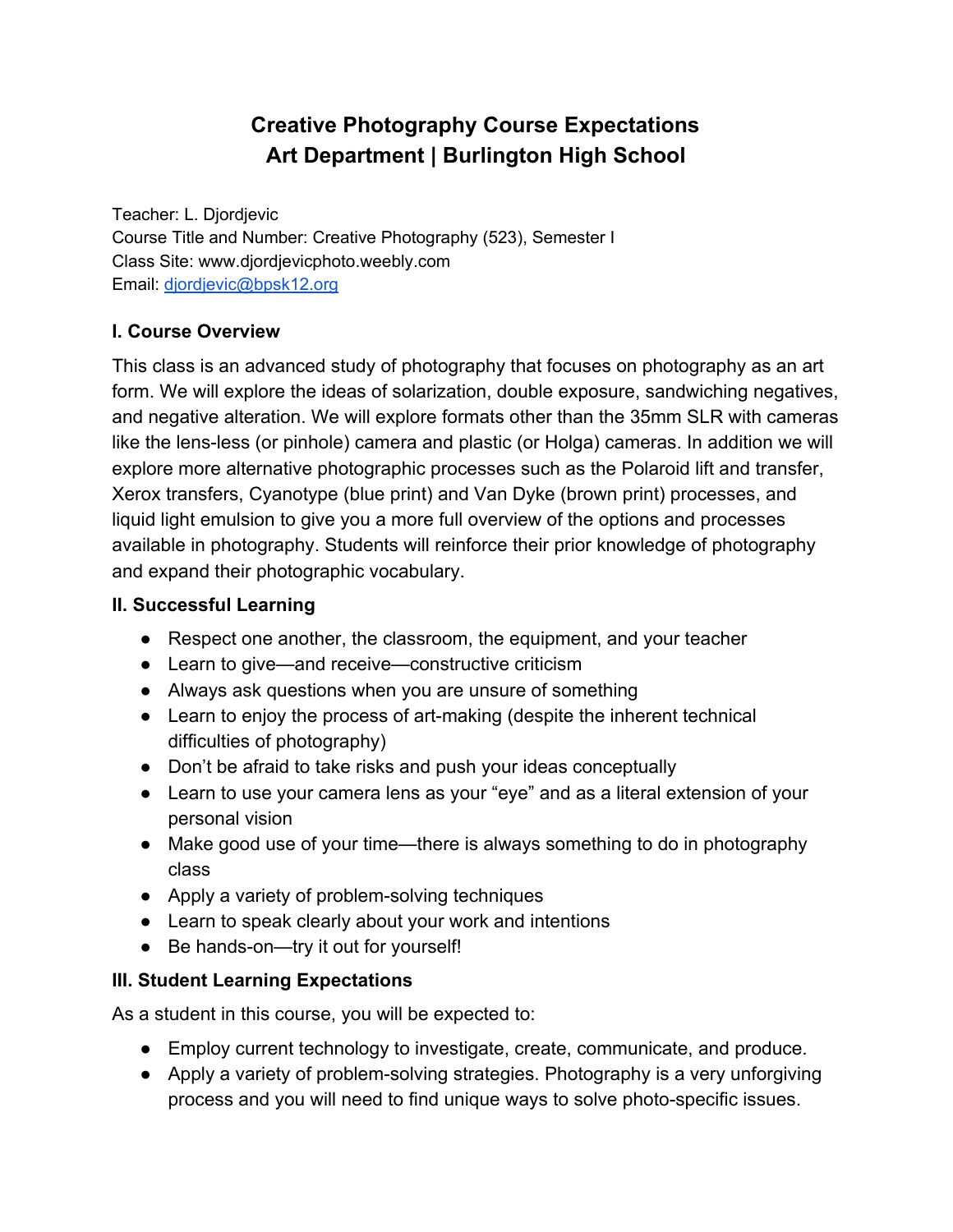- Write effectively in your journal and during written critiques.
- Communicate orally. Find a way to say something constructive about every piece we are critiquing.
- Learn to critically "read" imagery. Images are a different form of expression than writing, but there are significant things being said in any piece of artwork.
- Obtain, evaluate, analyze, and apply data.
- Demonstrate self-control and respect for all individuals. Be respectful of others when speaking about their work, make sure to consider the effect of your statements on others.
- Pursue and participate in modes of artistic and creative expression during every class, every day.
- Exhibit responsible citizenship. This is especially important in the classroom and the darkroom chemistry. Please be gentle with our equipment.

# **IV. Expected Outcomes**

By the completion of the Photography course, successful students will be able to:

- Demonstrate a substantial understanding of the process of the photographic medium
- Present projects in a professional manner
- Use work to communicate, both visually and orally
- Be able to use the camera (and the photograph) as an expressive tool
- Increase skills in developing effective compositions.
- Demonstrate proper maintenance of tools and materials. Take proper safety precautions.
- Analyze, discuss, and be inspired by the works of other artists (from our own and other times; from our own and other cultures).
- Solve problems using critical and creative thinking.
- Exercise self-discipline, self-reliance, and self-motivation.
- Demonstrate an appreciation of the roles art can play in your life and in the world.
- Communicate ideas and feelings through art.
- Collaborate on group projects. Help to foster a sense of community and collaboration.

## **V. Topics/ Content**

Main Components:

- 1. The elements of art and how the principles of design are used to organize them
- 2. The importance of observation and reflection
- 3. Famous art, artists, and their historical importance and contexts
- 4. Visual communication and personal expression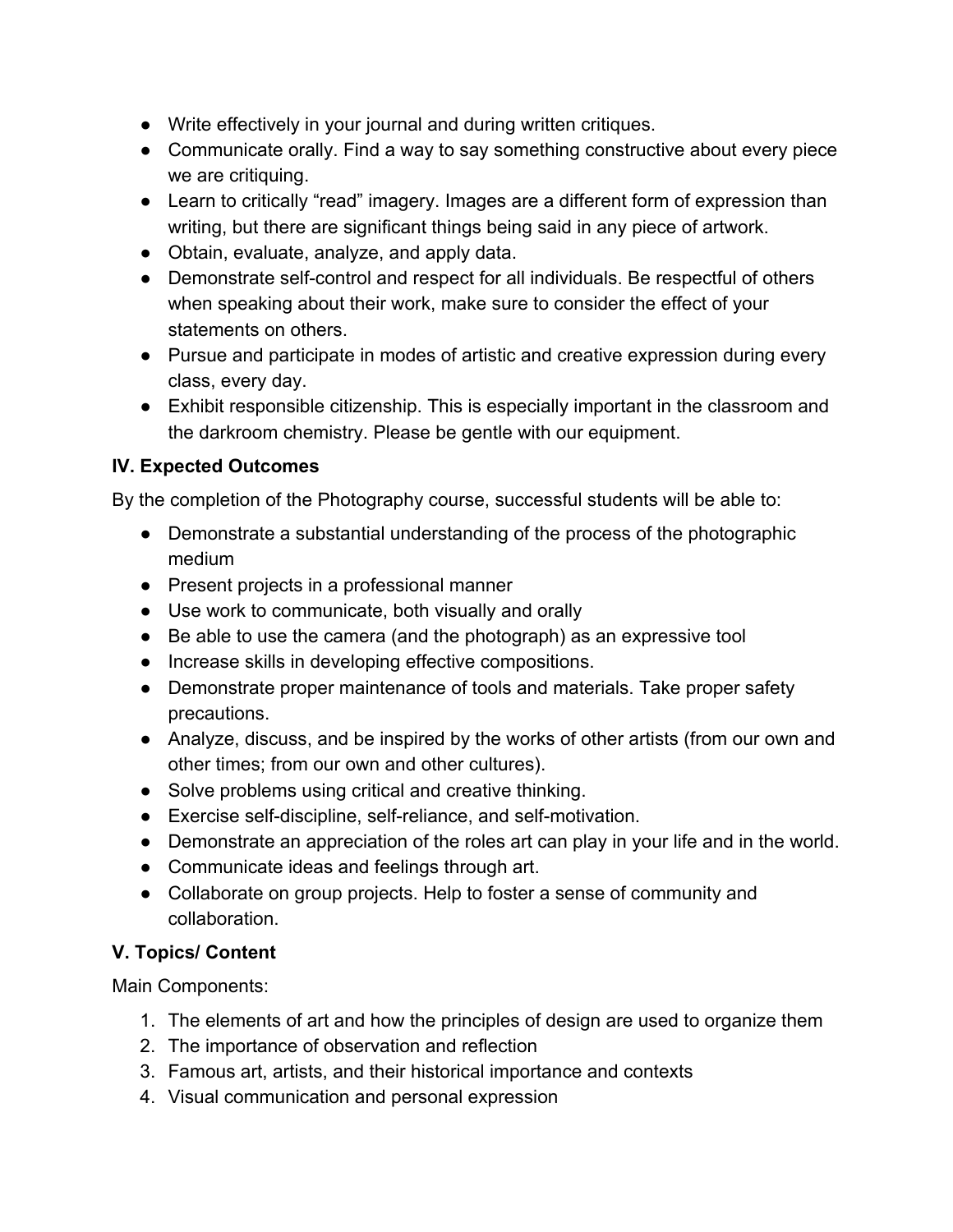Essential Questions:

*What are the job opportunities available for professional photographers? How do I use the traditional camera in a nontraditional manner? How do I build a simple concept into a project? How do you define Abstract? How can you create movement in your photographs? What is nontraditional photography? What is alternative process photography?*

There will be at least one field trip during the year.

*This semester, you will be involved with the following topics:*

*The Lensless Camera The Plastic Camera Negative Alteration Digital Negatives Polaroid Lift/transfer Xerox Transfer Cyanotype process Van Dyke or Brown Print process Liquid Light Emulsion* **Non-traditional Photography** *Specialized Darkroom Techniques*

## **VI. Assessing Progress**

*Types of Assessment:*

- In-class exercises
- In-class projects
- Homework projects
- Sketchbook/Journal
- Presentations
- Written self-evaluations
- Written peer evaluations
- Midterm and Final Exams
- Critiques (oral communication): critique is possibly the single most important part of the art-making process. Not only does your understanding of your work help to enlighten your peers and myself, but it also helps you to substantiate the work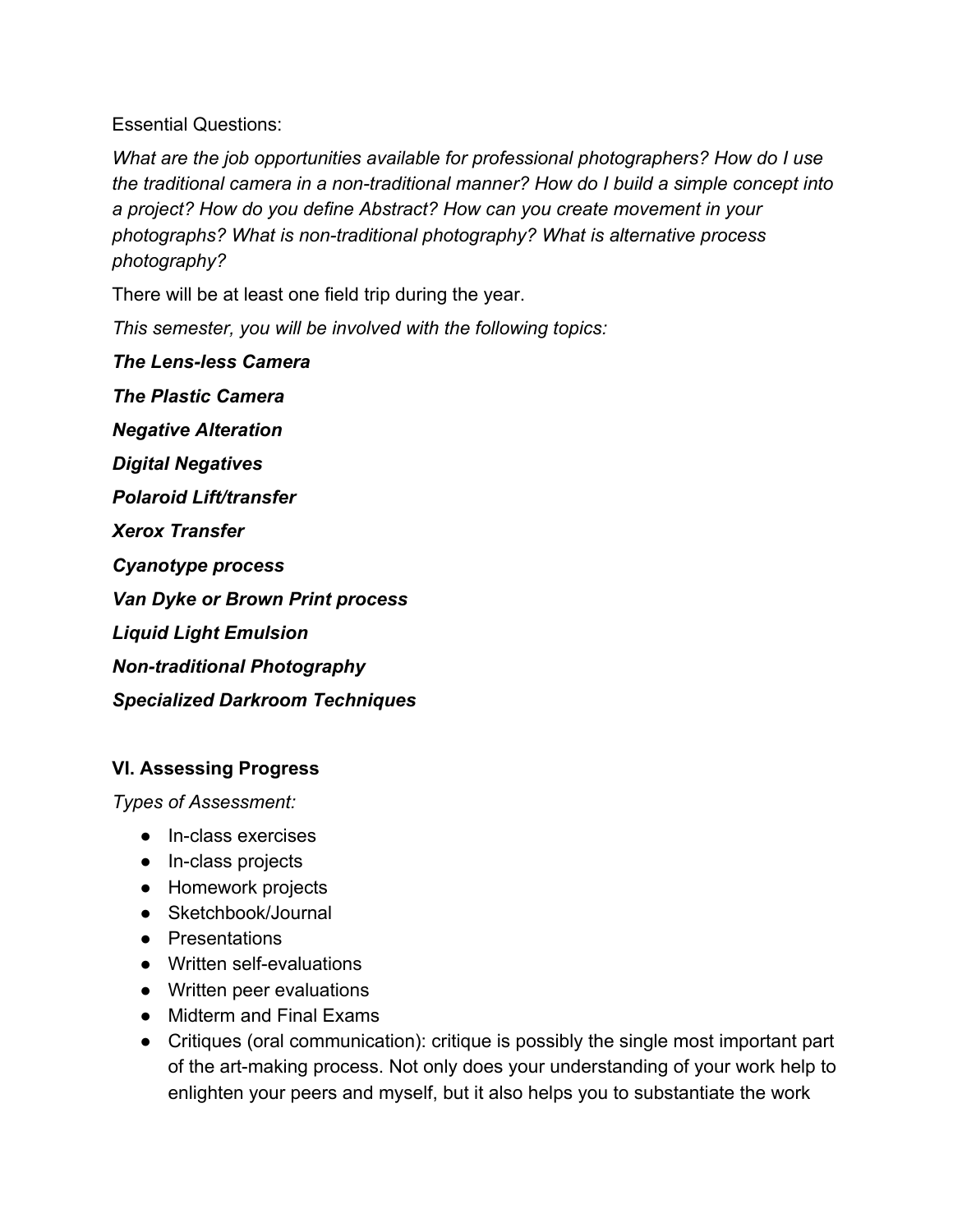that you have done. There is nothing more gratifying than successfully being able to explain, and defend, the work that you have done. Your participation in critiques is a must. I need to hear your opinion in order to grade you on this portion of the class.

Your grade will be based primarily on the portfolio of work (projects) for the quarter, your journal, class participation, and quizzes.

- *• Projects: 60%*
- *• Participation: 20%*
- *• Written assignments: 10%*
- *• Photo Binder: 10%*

#### *Grading Criteria:*

*You will generally be graded on a combination of concept, design, technical quality, and participation (see the attached grading rubric).*

- Research of ideas; concept development
- Technical proficiency of photographic protocol
- Professional presentation
- Comprehension confirmed through discussion and writing

• Class participation (attendance, timeliness, use of classroom time, written responses, oral communication during critiques)

• Specific criteria for each assignment.

## **VII. Classroom Expectations**

- Timeliness: Get to class on time, hand in work on time, and use your time effectively
- Take responsibility for the condition of your work area and the darkroom
- Attendance: since most of the work for this class is done during class time, attendance is especially noted in grading.
- Remain in the classroom until the bell rings (no wandering outside the door)
- Cell phone policy: cellphone use is prohibited during classtime (except for emergencies). Make sure your phone is set to silent and not vibrate mode and refrain from texting during classtime. Phones may be confiscated for ignoring this policy.

*The rules in the student handbook apply.*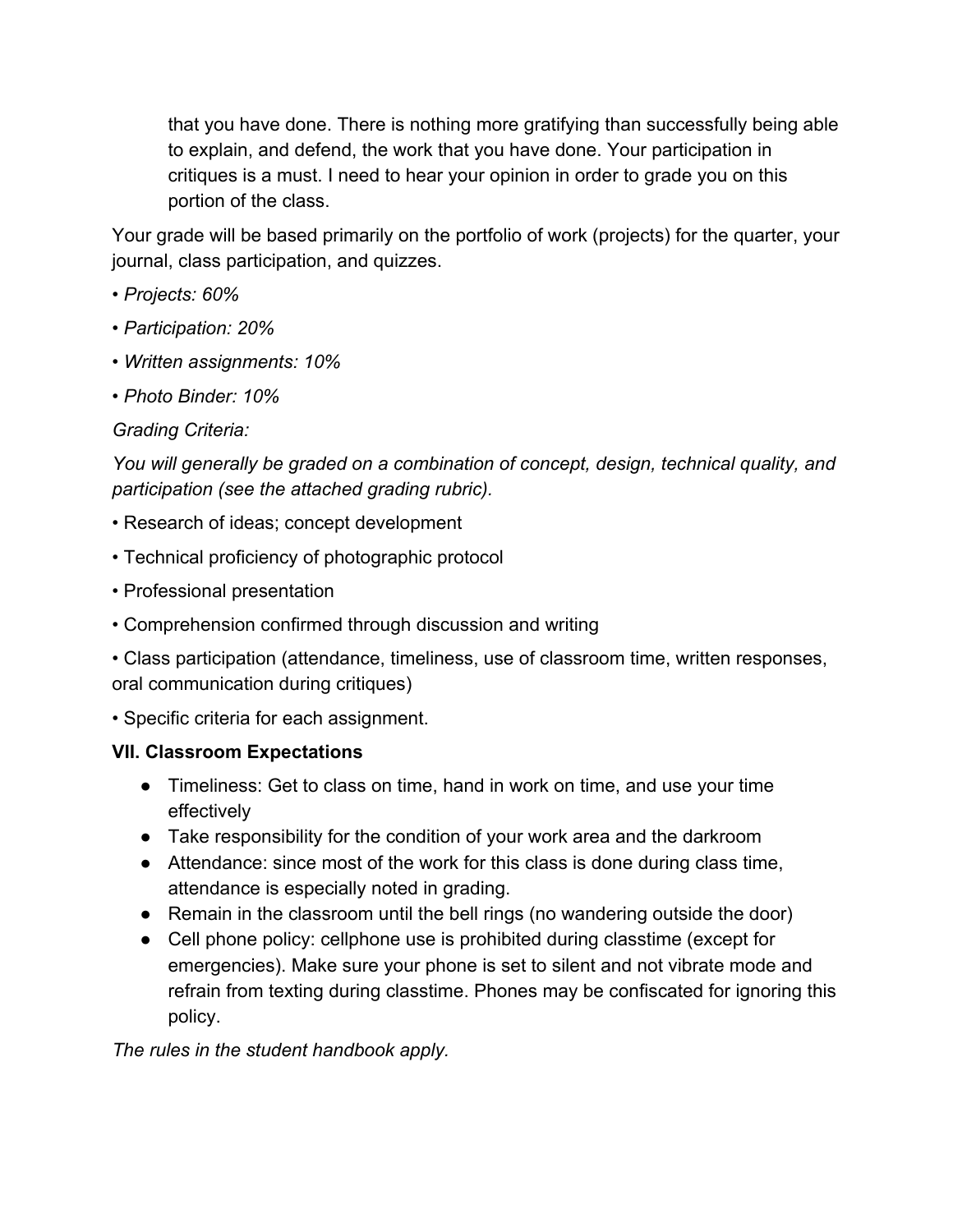## **IX. Plagiarism**

No form of cheating or plagiarism will be tolerated. For any infraction of cheating or plagiarism (including the first), the student will receive a zero on the assignment or assessment, and parents/guardians will be notified, as per the student handbook. The definition of plagiarism is "to steal and pass off the ideas or words of another as one's own." Please note that plagiarism includes all forms of stealing words or ideas – no copying from books, web sites, or each other.

Although art seems to exist outside of this topic, within this class your work must be your own. This means that I will not accept a photograph that has either been taken by (or printed by) another student. In addition, artwork is to be unique and original. Images produced by others (drawings, paintings, even photographs) are the property of those artists, and obviously cannot be claimed as your own. There are special circumstances that govern the use of "appropriated images", and these we will discuss as issues present themselves, but before you turn in a project that includes them. In general, use of "pre- existing images" (those not created by your own hand) will not be tolerated.

#### **VIII. Homework/Make-up Policy**

Some assignments that are done outside of class may be categorized as "homework." When this is the case, proper time should be given to complete the project and equipment turned in within the allotted timeframe.

Because of the nature of a studio course (where most of the work is completed during class time), if a student misses class for any reason they should check in with me to get caught up on what they missed and will still be responsible for the assignment (which will usually be on-going).

You will likely not be given extensions for work missed due to family vacations outside of the school calendar.

## **IX.Technology Policy**

Students should refer to the acceptable use policy in the student handbook regarding technology. The iPad should only be used for taking notes during lectures or during Instagram voting time. In addition, games and social networking apps are **not permitted during class time**. Cell phones are not permitted to be used in the classroom unless approved by the instructor. If you cannot handle having your phone or iPad on your person, it will be dropped in the *device daycare*box located on my desk.